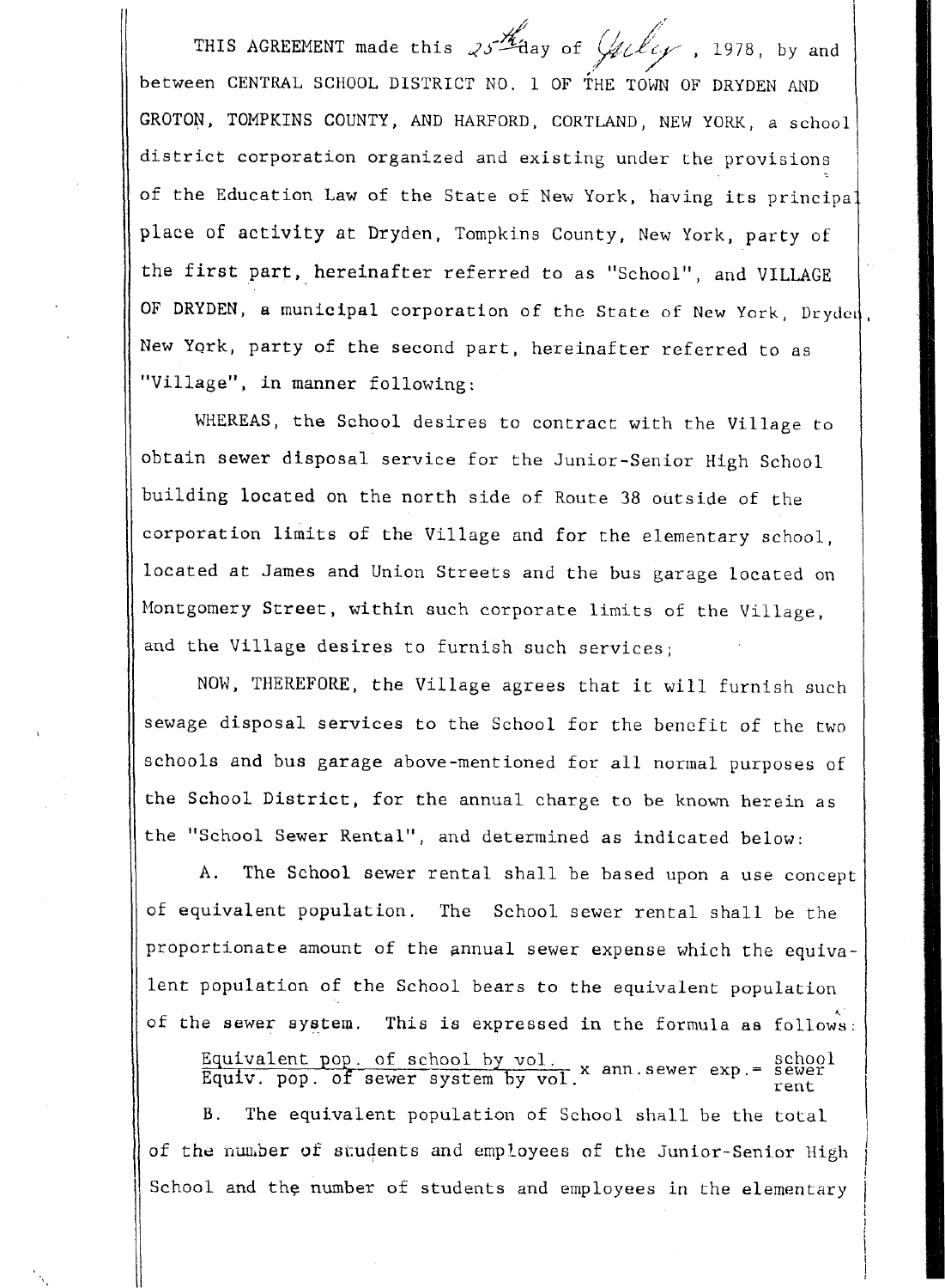**chool, all** divided by five. Part-time and full-time employees hall be counted **as** one. Students in **grades** 1 through 6 shull be ounted **as** one. Kindergarten students shall each be counted as **/2** (becuase they attend school 1/2 day). The figures to be used or the above determinations shall be those available at the end f the first attendance period of the current school academic ear preceding the payments as scheduled below.

C. The equivalent population of the Village shall be deterlined by multiplying the total number of sewer connections by *3.4*  nd then adding the school equivalent population as determined bove.

D. The annual sewer expenses shall include the following:

- **1.**  Debt service on 1967 project (G9710.6, G9710.7) and any debts service on any updating of said project;
- 2. 20% of Village Clerk's salary (G8110.1);
- **3.**  15% of Central Garage expense (G9710.1, G9510.2 and G9510.4);

Treatment plant operation expense (G8130.1. G8130.2 ミ 丁丹氏  $\frac{1}{2}$ 4.  $-205$ and *G8130.4)* ; **MIRE YILLIFET** 5.

Employee benefits (G9030.8 Social Security, G9040.8 Workmen's Compensation and G9101.8 Retirement), which | benefits are actually attributable to the cost of maintenance and operation of the public sewer syste

The figures relating to the annual sewer expense shall be from the official Village Report for the fiscal year immediately preceding the year to which the formula applies. The Village agrees to furnish said report as soon after June **1** of each year as *may* be reasonable and practical.

E. The period of this contract shall commence on June 1, 1977, and continue for a period of five (5) years to May  $31_{11}$ , 1982 The formulas expressed herein shall be used to compute the annual School sewer rental during the period of the contract and after the contract period and until a new contract shall have been entered into. Provided, however, that the Village may refuse to provide sewer service to the School if a new contract shall not have **been** entered into within one (1) year from the date of expiration of this contract. Further provided, however, that any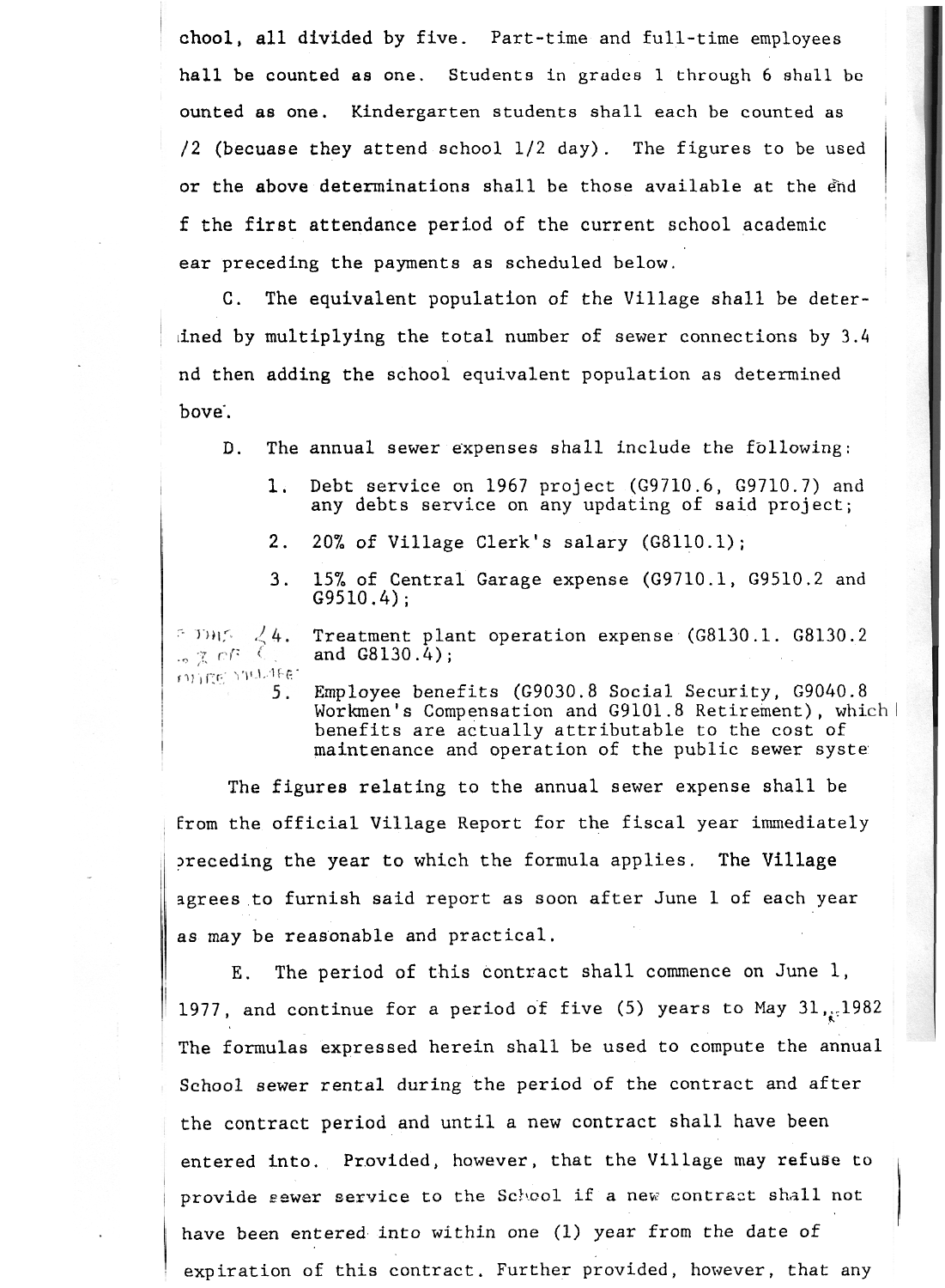

I I